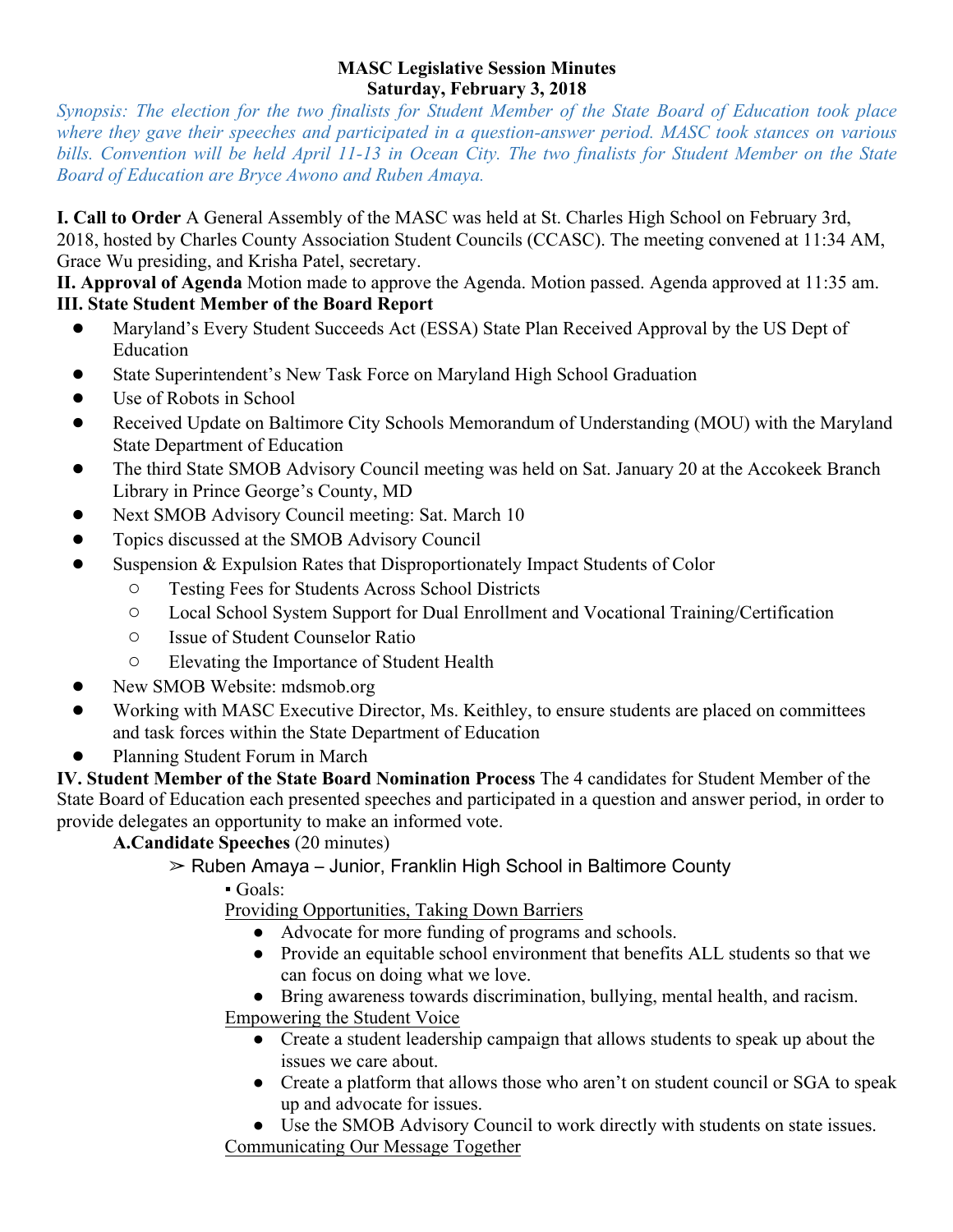- Create regional town halls to hear and speak with students in person.
- Create surveys and statistics to provide to the Board of Education.
- Set up weekly to bi-weekly calls with students to create more options of reaching out to students.
- $\geq$  Nata Assad Junior, Wheaton High School in Montgomery County

▪ Goals:

Foster communication between counties and the Board of Education

- Monthly town halls open to all students from all counties
- Monthly Instagram and Twitter updates throughout my term
- Regular (weekly) school visits throughout the state

Make strive towards closing the achievement gap in low income areas

● By modifying and eliminating standardized testing that is unnecessary to student achievement

More equitably distribute resources available to level the playing field for lower income schools

Increase college readiness

• Offer college readiness electives, such as ACES & CollegeTracks, across the state Implement tools to raise future graduation rates of minority students

- By creating SAT and ACT prep classes for lower income students
- Providing and creating better resources for our students
- Create programs that would help our students master subjects while dealing with other personal priorities and responsibilities
- New curriculum, modifications that incorporate real world application
- Creating training programs that help our teachers connect to their students.
- Implementing Meaningful education (modified curriculum)

➢ Bryce Awono, Sophomore at Parkdale High School in PG County

- Goals:
	- Equity
		- Attended discussion on Equity
		- Advocating for School Funding
		- Closing the Achievement Gap
	- Advocacy
		- AP Testing
		- Noah's Story
		- State BOE Meetings
	- Infrastructure
		- School Resources
		- Lauryn's Law
		- College and Career Readiness
- ➢ Nina Huff, Sophomore at Meade High School in Anne Arundel County
	- Goals:
		- With her experience of growing up in a military and multicultural family, Nina is exposed to various amounts of students and education.
		- Nina attends a diverse school and interacts with my student body population through class, clubs, and sports.
		- Nina believes that education is the foundation of school, school is the foundation for careers, and with education and school students fulfill their careers and that if schools lack the support system for the students, then their careers will be affected negatively in the future.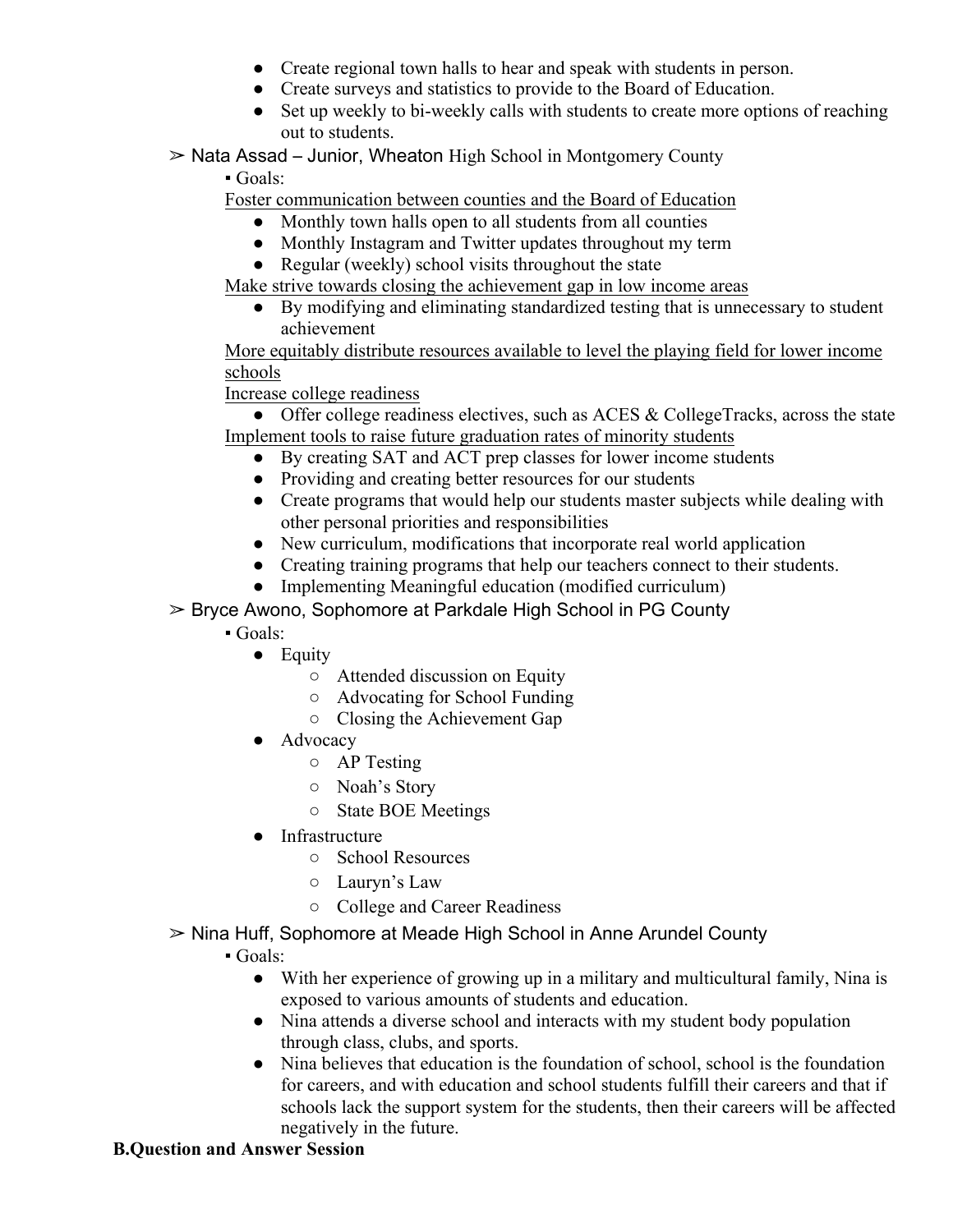$\geq$  As State SMOB, how will you ensure equitable funding for all boards of educations in Maryland?

 $\geq$  Wacky Personality Question: If you could be a vine or meme, which vine or meme would you be?

 $\geq$  Seeing as being State SMOB requires a lot of time and you all partake in a lot of activities, how would you prioritize being State SMOB?

 $\geq$  Could you all take the time to highlight something you admire about your fellow candidates?

 $\geq$  What does being a minority in the State of Maryland mean to you?

**V. Recess** *Motion made to reconvene the General Assembly. Motion passed. Recess at 12:35.*

**VI. Call Back to Order** *Motion made to reconvene the General Assembly. Motion passed. General Assembly reconvened at 3:05.*

## **VII. Credentials Report**

## **VIII. Officer Reports**

- 2nd Vice President: Grace Herron
	- joint call with Josh with regional presidents and 2nd vice presidents
	- contacting NHS, NJHS
	- couldn't be at Legislative Session because of an orchestra concert
- Treasurer: Bryce Awono
	- Attended Maryland Board of Ed Meeting
	- Attended Weekly Officer Calls
	- Working on School Membership and Outreach
- 1st Vice President: Josh Omolola
	- Attended Officer Calls
	- Attended NASC Lead DC
	- Created Regional President T-Shirts
	- Visited regional GA's
	- Coordinated Prince George's County Teen Dating Violence Summit
- President: Grace Wu
	- LEAD DC Emcee & Workshop Presenter
	- MSDE High School Graduation Task Force
	- Legislative Panel
	- Strong Schools MD
	- Officer Calls
	- MSDE Reports
	- Southern Divisional Leadership Conference

## **IX. New Business**

## **A. Platform Review**

### ➢ **Support** for *17/18-GA-01: College Readiness- MASC Platform, Plank III Education*

- Add "BB. Programs that help students improve their college readiness."
- Call for unanimous consent, motion passes

# ➢ **Support** for *17/18-GA-02: Domestic Violence- MASC Platform, Plank V*

## *Health and Social Issues*

- Add "Q. Providing education on domestic violence and healthy relationships."
- Call for unanimous consent, motion **passes**

## **B. Pre-filed Legislation**

- ➢ **Support** of *17/18-GA-03:* HB0042 Handheld Telephone Penalty
	- **FOR** the purpose of repealing certain fines and instating others, including increasing the maximum fine for a violation of prohibitions against using a handheld telephone while driving a